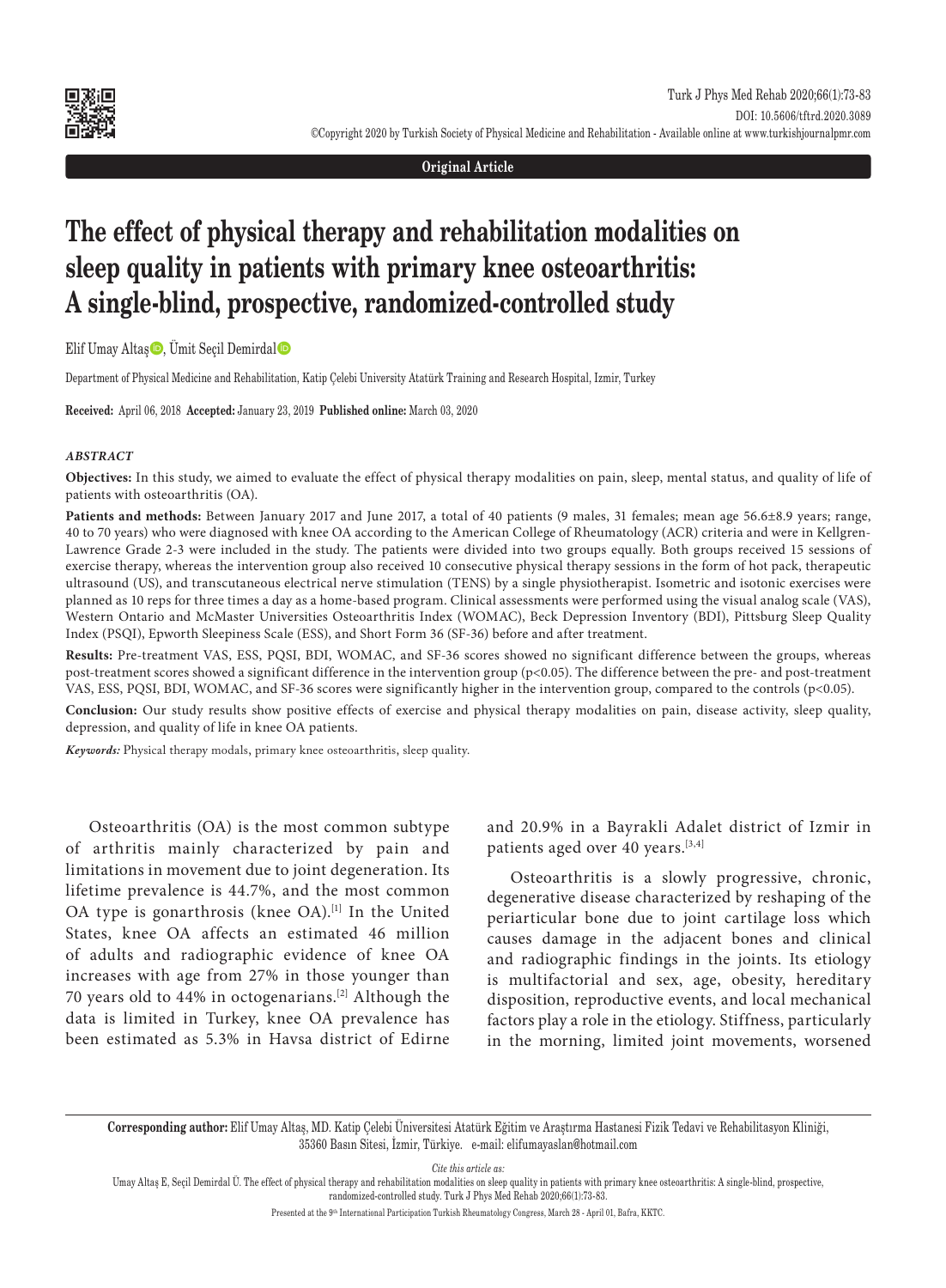quality of life (QoL), depression, and fatigue can be seen in OA.<sup>[5]</sup>

Most common clinical findings, which are pain and disability, can become persistent in late terms of the disease, affecting sleep quality, mental health, and social functioning of the patient adversely.<sup>[6]</sup> Pain is ongoing, all through the night, in more than half of knee OA patients, and patients usually have complaints of sleep disorders such as poor sleep quality, frequent awakenings, and frequent changes in sleep patterns. In addition, sleep disorders are associated with fatigue during daytime and impaired QoL.<sup>[7]</sup>

The main goals of knee OA treatment are to control the pain, to preserve joint functions, to obtain functional independence, and to increase QoL. Treatment of knee OA includes nonpharmacological, pharmacological, and even surgical treatment in severe cases.[7] Non-pharmacological therapies include physical therapy modalities such as exercise and surface heat applications, transcutaneous electrical nerve stimulation (TENS), and therapeutic ultrasound (US), which are frequently used.<sup>[8]</sup> Electric currents produced by the TENS machine decrease pain by stimulating the nerves. In a study, Cheing et al.<sup>[9]</sup> reported reduced pain even after one session and this analgesic effect sustained for 24 hours in some of the patients. In addition, US is the most commonly used physical therapy modality as a deep tissue warmer. Thermal effects of US include increasing the metabolic speed, nerve transmission, circulation, and soft tissue flexibility, while controlling pain and muscle spasms. It has also a chondroprotective effect on the osteoarthritic cartilage and is one of the safest treatment options in knee OA.<sup>[10]</sup> However, exercise is the main component of non-pharmacological therapies. Progressive resistance exercise has been shown to improve overall physical activity levels, while strengthening exercises can reduce pain in patients with early knee OA.<sup>[11]</sup>

Although the effectiveness of physical therapy modalities in knee OA has been evaluated in many studies, there is a very limited number of studies in the literature discussing their effects on sleep quality in knee OA patients. In the present study, we, therefore, aimed to evaluate the effect of physical therapy modalities on pain, sleep, mental status, and QoL of patients with OA and to investigate the possible relationship between sleep quality and pain, psychological status, and QoL of OA patients.

## **PATIENTS AND METHODS**

This single-blind, prospective, randomizedcontrolled study was conducted at Katip Çelebi University Atatürk Training and Research Hospital Physical Therapy and Rehabilitation outpatient clinic between January 2017 and June 2017. A total of 40 patients (9 males, 31 females; mean age 56.6±8.9 years; range, 40 to 70 years) who were admitted with knee pain and diagnosed with knee OA according to the 1986 American College of Rheumatology (ACR) criteria and were in Kellgren-Lawrence (KL) Grade 2-3 were included in the study. All patients underwent a detailed physical examination and radiographic evaluation. Patients with knee effusion, secondary OA, severe knee trauma history within the past six months, previous intraarticular hyaluronic acid or steroid injection, meniscal or connective tissue damage, and those receiving physical therapy within the past year for knee pain were excluded from the study. Those with joint pathologies other than knee OA in the lower extremity, previous lower extremity surgery including knee surgery, severe circulatory problems in lower extremity, restless leg syndrome, fibromyalgia, inflammatory disease, active infectious disease, severe systemic disease such as asthma or cardiac failure, neurological disease, psychiatric disease, malignancy or pregnant women and those with a pacemaker were also excluded. A written informed consent was obtained from each patient. The study protocol was approved by the Katip Çelebi University Atatürk Training and Research Hospital Ethics Committee. The study was conducted in accordance with the principles of the Declaration of Helsinki.

The patients were randomly and equally allocated to either intervention or control group with a 1:1 ratio using non-stratified block randomization. We used a web-based randomization software (Randomization. com; www.randomization.com) and prepared a random list before the study. Randomization was performed using this list. Of a total of 40 patients, 20 were assigned to the intervention group and 20 were assigned to the control group. In the intervention group, 10 therapy sessions using the same instruments and exercise treatment five days a week and a single session each day were performed by a single physiotherapist. The control group only received exercise treatment. Hot pack (HP) was used as a surface warmer for 20 min in the intervention group. Also, TENS was applied using the Enraf (Enraf-Nonius B.V., Rotterdam, Holland) TENS instrument with 0-100 Hz, dual 5×7 cm electrodes for 20 min. The patient was laid in the supine position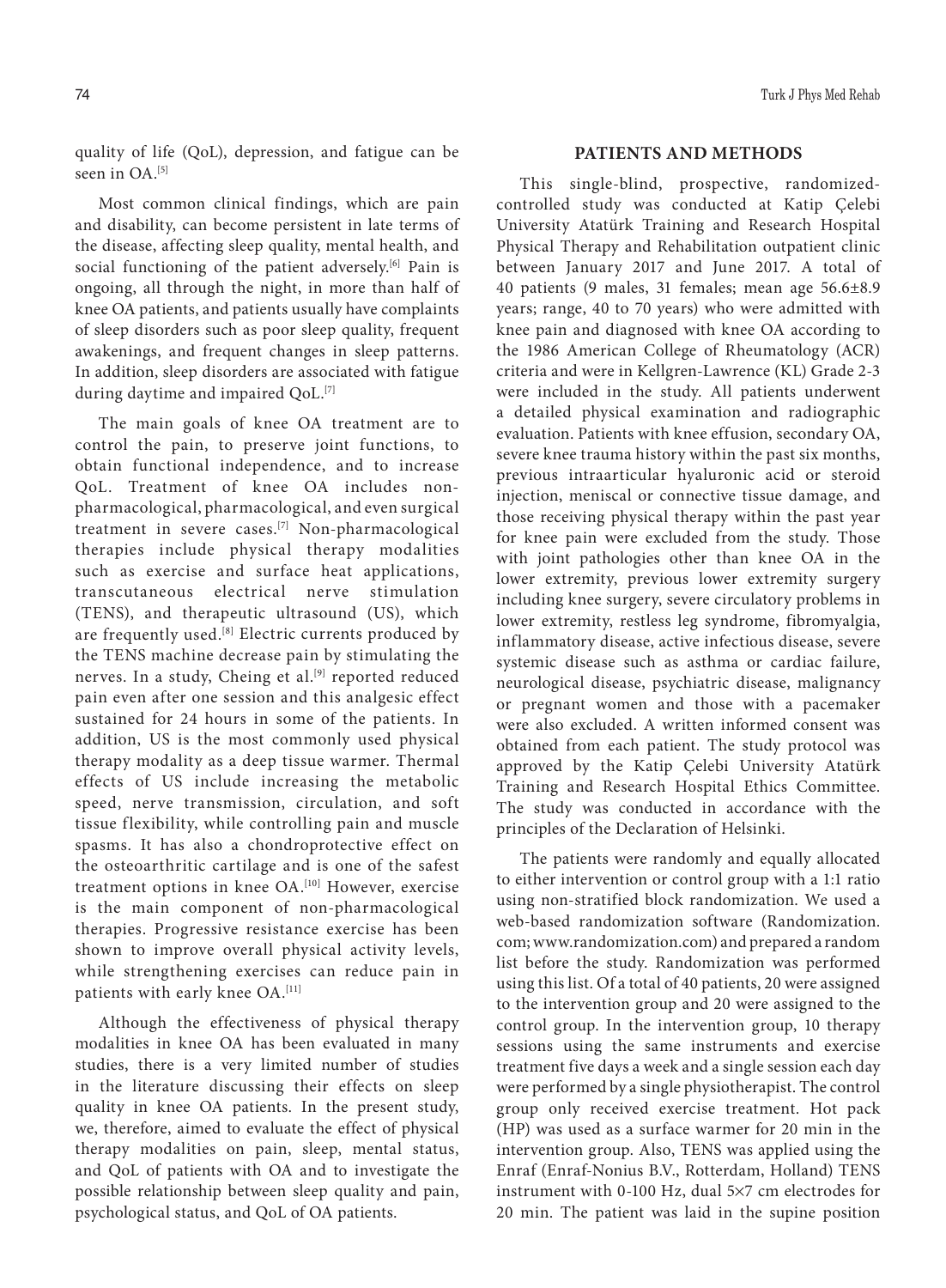and two surface electrodes were used on upper part of the knee, while two surface electrodes were used on the lower part of the knee in full extension. The current intensity used was set as not to cause muscle contractions and based on the patient perception of "strong, but tolerable". As deep warmer, therapeutic US was applied for five min in the continuous mode at 1.5 watt/cm2 with 100% productivity in 1 mHz. The Enraf (Enraf-Nonius B.V., Rotterdam, Holland) US with a  $3$ -cm<sup>2</sup> head was used.<sup>[12,13]</sup> Similarly, it was applied in the supine position with knees extended into the periarticular area in the circular motions.

Both groups received the same home-based exercise program as in 30 sessions with 10 reps a day for three times a week. Exercise program was demonstrated and explained by a single physiotherapist. Visual exercise guides were also provided for the patients. Exercise program consisted of isometric and isotonic exercises. The patient was asked to insert a rolled towel under his/her knee, while sitting upright on the bed and push his/her knees toward the ground and, then, relax the knee and, then, to put the same towel between the knees and squeeze it for five sec and release. Another exercise was to lift his/her leg 10-cm above the ground, while lying in the supine position and one knee bent for five sec and, then, lower it back down. In addition,

the patient was asked to raise his/her knee by 90º while sitting on a chair and wait for five sec and, then, lower the knee and to add 0.5 kg in the second and 1 kg weight in the third week. Hamstring stretching exercises were also prescribed as flexing the body during ankle dorsiflexion and lying ankle dorsi- and plantar flexion exercises.[14]

All patients were allowed to use paracetamol at a dose  $\leq 3,000$  mg/day for pain during the assessment.<sup>[15]</sup> However, they were instructed not to use any other analgesics except for paracetamol. In addition, all patients were allowed to use other medications for their concomitant systemic diseases.

# **Assessment scales**

Demographic data including age, sex, marital status, body mass index (BMI), and disease duration were recorded. In patients with pain in both knees, the most painful side was recorded (right or left). In addition, anteroposterior knee X-rays were evaluated, and progressive disease was recorded according to the KL radiographic grading scale which is based on the osteophyte formation, narrowing in the joint space, and the presence of sclerosis and joint deformity (Grade 0: Normal; Grade 1: Doubtful OA; Grade 2: Minimal OA; Grade 3: Moderate OA; and Grade 4: Severe OA).[16]

| <b>TABLE 1</b><br>Demographic and clinical characteristics of the study population |                                      |    |                             |                        |               |                |      |  |  |
|------------------------------------------------------------------------------------|--------------------------------------|----|-----------------------------|------------------------|---------------|----------------|------|--|--|
|                                                                                    |                                      |    | Intervention group $(n=20)$ | Control group $(n=20)$ |               |                |      |  |  |
|                                                                                    | $Mean \pm SD$<br>$\%$<br>$\mathbf n$ |    | $\mathbf n$                 | $\%$                   | $Mean \pm SD$ |                |      |  |  |
| Age (year)                                                                         |                                      |    | $57.6 \pm 8.7$              |                        |               | $55.5 \pm 9.6$ | 0.42 |  |  |
| Body mass index $(kg/m2)$                                                          |                                      |    | $32.0 \pm 4.1$              |                        |               | $31.3 \pm 4.4$ | 0.53 |  |  |
| Duration of symptoms (month)                                                       |                                      |    | $3.4 \pm 1.3$               |                        |               | $2.9 \pm 1.3$  | 0.20 |  |  |
| Gender                                                                             |                                      |    |                             |                        |               |                | 0.45 |  |  |
| Female                                                                             | 14                                   | 70 |                             | 17                     | 85            |                |      |  |  |
| Male                                                                               | 6                                    | 30 |                             | 3                      | 15            |                |      |  |  |
| Marital status                                                                     |                                      |    |                             |                        |               |                | 0.69 |  |  |
| Married                                                                            | 15                                   | 75 |                             | 17                     | 85            |                |      |  |  |
| Not-married                                                                        | 5                                    | 25 |                             | 3                      | 15            |                |      |  |  |
| Occupation                                                                         |                                      |    |                             |                        |               |                | 0.14 |  |  |
| Housewife                                                                          | 9                                    | 45 |                             | 14                     | 70            |                |      |  |  |
| Retired                                                                            | 5                                    | 25 |                             | 1                      | 5             |                |      |  |  |
| Worker                                                                             | 6                                    | 30 |                             | 5                      | 25            |                |      |  |  |
| Affected side                                                                      |                                      |    |                             |                        |               |                | 1.00 |  |  |
| Right                                                                              | 10                                   | 50 |                             | 10                     | 50            |                |      |  |  |
| Left                                                                               | 10                                   | 50 |                             | 10                     | 50            |                |      |  |  |
| Grade                                                                              |                                      |    |                             |                        |               |                | 0.34 |  |  |
| $\overline{2}$                                                                     | 10                                   | 50 |                             | 13                     | 65            |                |      |  |  |
| 3                                                                                  | 10                                   | 50 |                             | 7                      | 35            |                |      |  |  |
| SD: Standard deviation; p value <0.05 significant.                                 |                                      |    |                             |                        |               |                |      |  |  |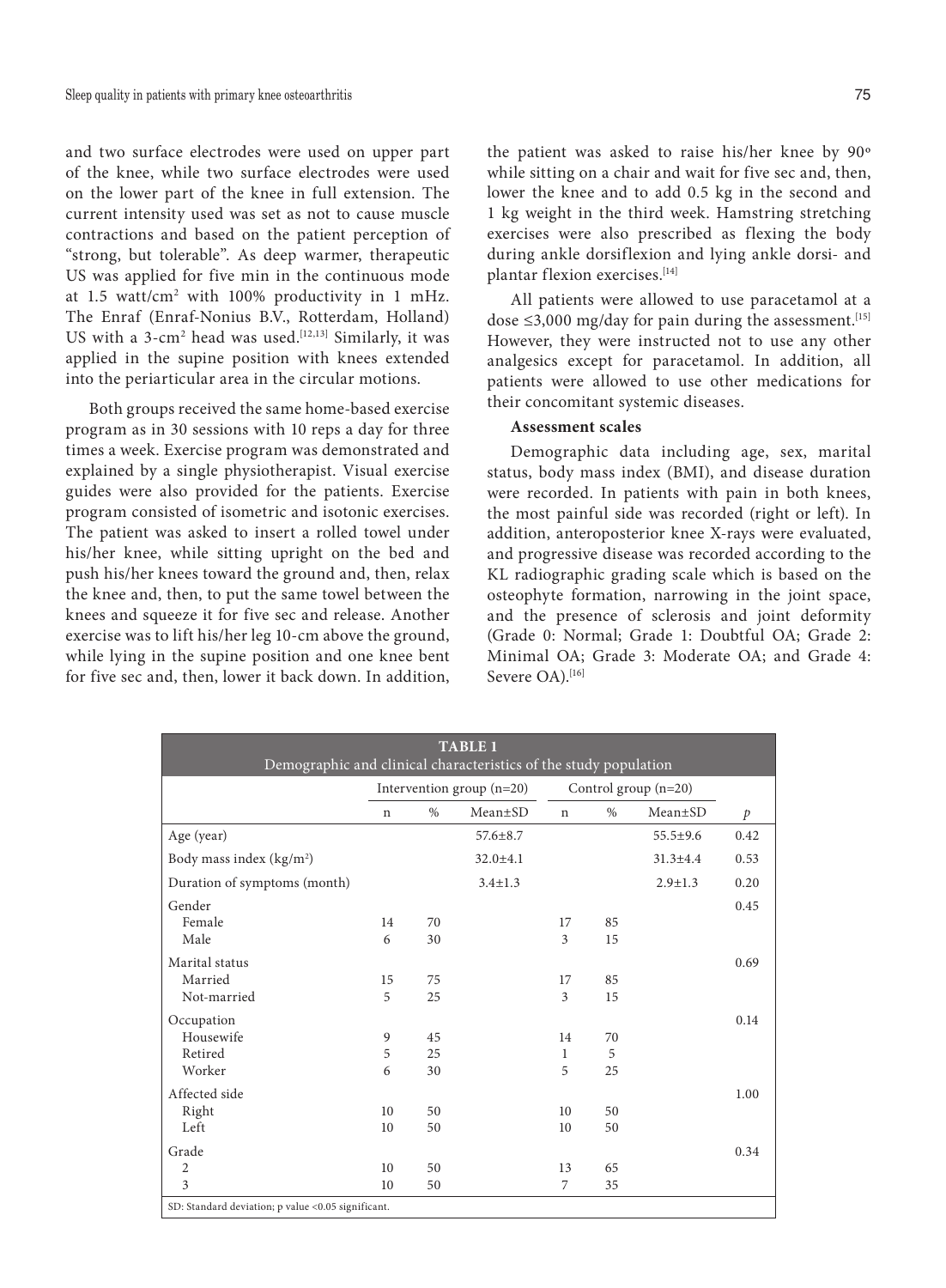The pain severity was assessed by visual analog scale (VAS), functional status by the Western Ontario and McMaster Universities Osteoarthritis Index (WOMAC), psychological status by the Beck Depression Inventory (BDI), sleep quality by the Pittsburgh Sleep Quality Index (PSQI), daytime sleepiness by the Epworth Sleep Scale (ESS), and QoL by the Short Form 36 (SF-36). All assessments were by a single researcher prior to treatment and 20 days after the treatment. The researcher was blinded to the group and treatment allocation.

The VAS is a scale used for the evaluation of pain severity.<sup>[17]</sup> The scale is a 10-cm line with the leftmost part showing no pain to the rightmost part showing maximum pain. All patients were asked to mark the most appropriate statement on the line according to the pain they experienced within the last week.

The WOMAC is a scale to assess disease-related functional status and disability.<sup>[18]</sup> It consists of three parts with 24 simple questions in total. Five questions are related to pain (WOMAC-A), two questions to morning stiffness (WOMAC-B), and the remaining 17 questions to physical condition (WOMAC-C). Each question is scored using 4-point Likert scale (0= None, 1= Mild, 2= Moderate, 3= Severe, 4= Very severe). Higher scores indicate severe pain, increased stiffness, and functional failure.<sup>[19]</sup>

The BDI is useful tool for the evaluation of psychological status of patients. It consists of 17 questions with each question scoring between 0-3. The maximum score is 63. Scores of ≤16 are considered normal, whereas scores >17 indicate clinical depression.[20]

In this study, sleep quality was evaluated using the PSQI and ESS. The PSQI is a test which assesses sleep quality, sleep disorder pattern, and severity within the past month. It consists of 24 questions with 19 feedback questions and it gives scores of seven components

| <b>TABLE 2</b><br>Pre- and post-treatment clinical measurements (intra- and inter-group analysis) |                 |                    |             |                 |                 |             |               |  |
|---------------------------------------------------------------------------------------------------|-----------------|--------------------|-------------|-----------------|-----------------|-------------|---------------|--|
|                                                                                                   |                 | Intervention group |             | Control group   |                 |             |               |  |
|                                                                                                   | $Mean \pm SD$   | Median             | Min-Max     | $Mean \pm SD$   | Median          | Min-Max     | $\mathcal{P}$ |  |
| VAS (pre-)                                                                                        | $7.3 \pm 1.0$   | 7                  | $6 - 9$     | $7.3 \pm 1.1$   | $\overline{7}$  | $6 - 9$     | $0.98*$       |  |
| VAS (post-)                                                                                       | $4.1 \pm 1.3$   | $\overline{4}$     | $2 - 6$     | $6.4 \pm 1.4$   | 6               | $4 - 8$     | $< 0.001**$   |  |
| VAS (pre-post difference)                                                                         | $3.2 \pm 0.8$   | 3                  | $2 - 4$     | $1.0 + 0.8$     | $\mathbf{1}$    | $0 - 3$     | $< 0.001$ §   |  |
| $p$ value                                                                                         |                 | $< 0.001$ †        |             |                 | $0.001\ddagger$ |             |               |  |
| ESS (pre-)                                                                                        | $10.2 \pm 2.0$  | 9.5                | $7-14$      | $10.1 \pm 1.9$  | 10              | $7 - 13$    | $0.87*$       |  |
| ESS (post-)                                                                                       | $6.7 \pm 2.0$   | 6.5                | $3-11$      | $9.2 \pm 1.7$   | 8.5             | $7 - 12$    | $< 0.001**$   |  |
| ESS (pre-post difference)                                                                         | $3.5 \pm 0.8$   | 3.5                | $2 - 5$     | $0.9 + 0.8$     | $\mathbf{1}$    | $0 - 2$     | $< 0.001$ §   |  |
| $p$ value                                                                                         |                 | $< 0.001$ †        |             |                 | $0.001\ddagger$ |             |               |  |
| PQSI (pre-)                                                                                       | $9.5 \pm 1.8$   | 9                  | $7 - 13$    | $9.5 \pm 2.1$   | 9               | $7 - 14$    | $0.83*$       |  |
| PQSI (post-)                                                                                      | $5.1 \pm 1.2$   | 5                  | $4 - 8$     | $7.8 \pm 2.4$   | 7               | $4-13$      | $< 0.001**$   |  |
| PQSI (pre-post difference)                                                                        | $4.5 \pm 1$     | $\overline{4}$     | $3 - 6$     | $1.7 \pm 1.1$   | $\overline{2}$  | $0 - 4$     | $< 0.001$ §   |  |
| $p$ value                                                                                         |                 | $< 0.001$ †        |             |                 | $0.001\ddagger$ |             |               |  |
| BDI (pre-)                                                                                        | $10.3 \pm 3.0$  | 9.5                | $6-16$      | $9.2 \pm 3.3$   | 8.5             | $4 - 15$    | $0.26*$       |  |
| BDI (post-)                                                                                       | $6.8 \pm 2.2$   | 6.5                | $4 - 11$    | $8.4 \pm 2.9$   | 7.5             | $4-14$      | $0.07**$      |  |
| BDI (pre-post difference)                                                                         | $3.5 \pm 1.6$   | 3                  | $2 - 8$     | $0.8 + 0.8$     | $\mathbf{1}$    | $0 - 2$     | $< 0.001$ §   |  |
| $p$ value                                                                                         |                 | $< 0.001$ †        |             |                 | $0.003\ddagger$ |             |               |  |
| WOMAC (pre-)                                                                                      | $71.4 \pm 14.1$ | 70.83              | 40.62-98.95 | $72.8 \pm 11.3$ | 74.48           | 41.66-87.5  | $0.60*$       |  |
| WOMAC (post-)                                                                                     | $40.1 \pm 14.3$ | 42.16              | 16.66-64.58 | 64.9±12.5       | 65.1            | 39.58-82.29 | $< 0.001**$   |  |
| WOMAC (pre-post difference)                                                                       | $31.3 \pm 12.0$ | 32.77              | 6.25-47.92  | $7.8 \pm 6.6$   | 6.25            | $0 - 25$    | $< 0.001$ §   |  |
| $p$ value                                                                                         |                 | $< 0.001$ †        |             |                 | $0.001\ddagger$ |             |               |  |

SD: Standard deviation; Min: Minimum; Max: Maximum; VAS: Visual analog scale; ESS: Epworth Sleep Scale; PSQI: Pittsburgh Sleep Quality Index; BDI: Beck Depression Inventory; WOMAC: Western Ontario and McMaster Universities Osteoarthritis Index; p value <0.05 significant; \* Pre-treatment comparison between the groups; \*\* Posttreatment comparison between groups; † Pre-treatment and post-treatment comparison within the treatment group; ‡ Pre-treatment and post-treatment comparison within the control group; § Intergroup comparison of the improvement (pre-post scores).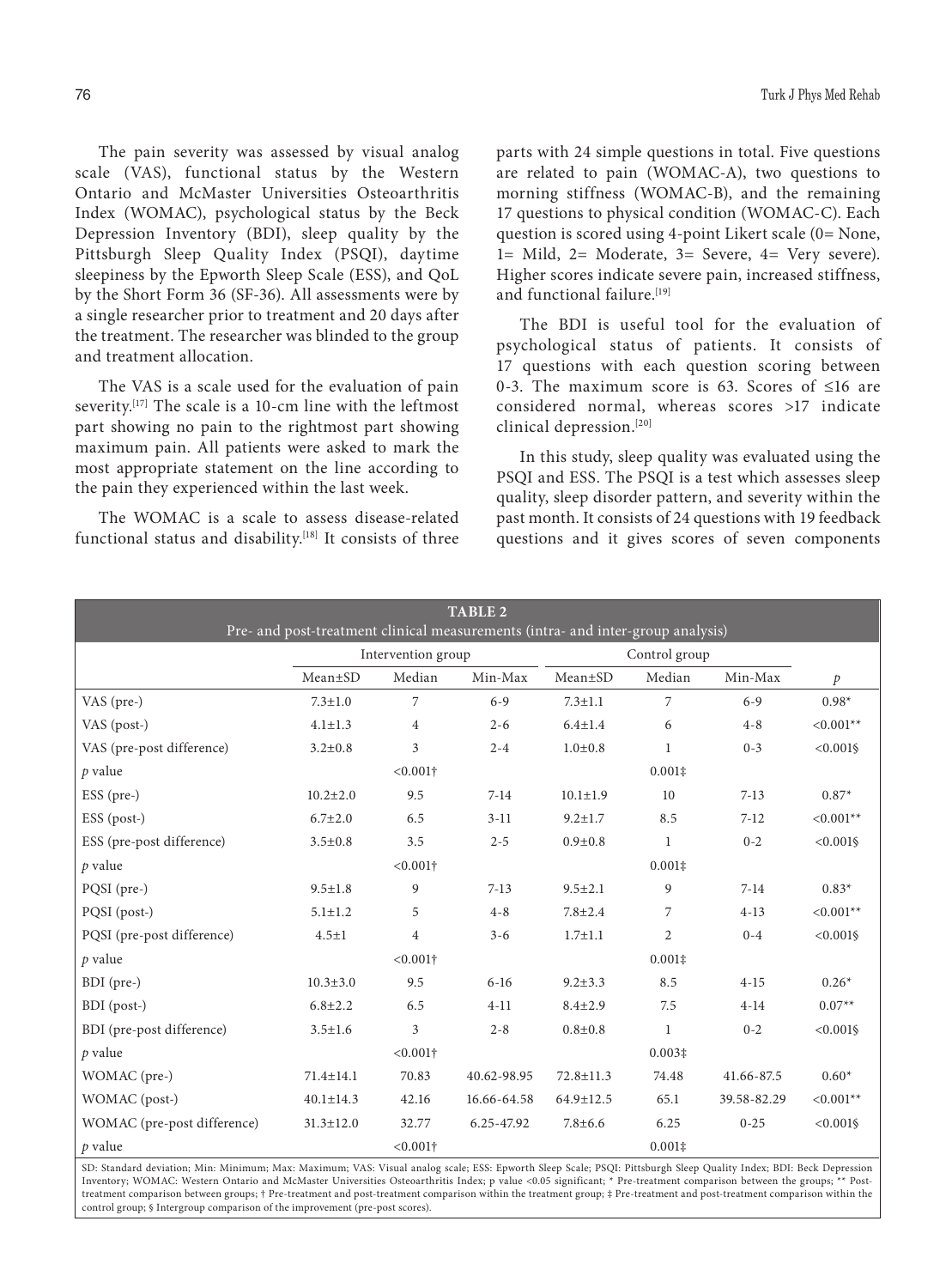including subjective sleep quality, delayed sleep, sleeping period, sleep productivity, sleep disorders, use of sleep medication, daytime sleepiness. Each question is scored between 0-3, and total PQSI is calculated between 0-21 with seven components. Higher scores indicate low sleep quality. Global scores of ≥5 indicate a clinically significant sleeping disorder. The validity and reliability studies of the scale were conducted by Agargun et al.[21] in the Turkish population.

The ESS is a simple and widely used scale which consists of eight questions with each question scored between 0-3. It measures overall level of daytime sleepiness during daily activities at a particular time. Total score is expected to be 10 or below in healthy

| <b>TABLE 3</b><br>Pre- and post-treatment SF-36 scores (intra- and inter-group analysis) |                 |                    |            |                 |                  |           |              |
|------------------------------------------------------------------------------------------|-----------------|--------------------|------------|-----------------|------------------|-----------|--------------|
|                                                                                          |                 | Intervention group |            | Control group   |                  |           |              |
|                                                                                          | Mean±SD         | Median             | Min-Max    | Mean±SD         | Median           | Min-Max   | $\,p\,$      |
| Physical function (pre-)                                                                 | $65.3 \pm 18.5$ | 65                 | $20 - 95$  | $50.3 \pm 15.8$ | 50               | $25 - 80$ | $0.013*$     |
| Physical function (post-)                                                                | $83 \pm 13.8$   | 85                 | $35 - 100$ | $59 \pm 13.6$   | 62.5             | $40 - 80$ | $< 0.001**$  |
| Physical function (pre-post difference)                                                  | $17.8 \pm 12.5$ | 17.5               | $0 - 45$   | $8.8 \pm 10.5$  | 5                | $-10-35$  | 0.027§       |
| $p$ value                                                                                |                 | $< 0.001$ †        |            |                 |                  |           |              |
| Role physical (pre-)                                                                     | $21.3 \pm 33.7$ | $\mathbf{0}$       | $0 - 100$  | $20 \pm 26.4$   | 12.5             | $0 - 100$ | $0.71*$      |
| Role physical (post-)                                                                    | $66.3 \pm 29.6$ | 62.5               | 25-100     | $28.75 \pm 3$   | 25               | $0 - 100$ | $< 0.001**$  |
| Role physical (pre-post difference)                                                      | $45 \pm 28.8$   | 50                 | $0 - 100$  | $8.8 \pm 14.7$  | $\boldsymbol{0}$ | $0 - 50$  | $< 0.001$ §  |
| $p$ value                                                                                |                 | $< 0.001$ †        |            |                 | $0.020$ ‡        |           |              |
| Pain (pre-)                                                                              | 35.6±12.7       | 36.5               | $10-62$    | 38.7±17.9       | 41               | $10 - 74$ | $0.63*$      |
| Pain (post-)                                                                             | $55.6 \pm 12.6$ | 52                 | 31-74      | $45.4 \pm 15.1$ | 41               | 30-74     | $0.012**$    |
| Pain (pre-post difference)                                                               | $20 \pm 10.6$   | 21                 | $0 - 49$   | $6.8 \pm 7.0$   | 8.5              | $0 - 20$  | $< 0.001$ §  |
| $p$ value                                                                                |                 | $< 0.001$ †        |            |                 | $0.003\ddagger$  |           |              |
| General health (pre-)                                                                    | $26.9 \pm 13.2$ | 30                 | $0 - 52$   | $33.1 \pm 13.5$ | 35               | $10 - 61$ | $0.19*$      |
| General health (post-)                                                                   | $43.8 \pm 9.2$  | 43.5               | $25 - 56$  | $40.9 \pm 16.7$ | 40               | $20 - 76$ | $0.28**$     |
| General health (pre-post difference)                                                     | $17.0 \pm 11$   | 15                 | $0 - 41$   | $7.8 + 9.1$     | 5                | $0 - 36$  | $< 0.001$ §  |
| $p$ value                                                                                |                 | $< 0.001$ †        |            |                 | $0.001\ddagger$  |           |              |
| Vitality (pre-)                                                                          | 42.8±20.7       | 47.5               | $15 - 75$  | $41.8 \pm 19.1$ | 40               | $15 - 75$ | $1.00*$      |
| Vitality (post-)                                                                         | $62 \pm 15.3$   | 65                 | $35 - 80$  | 40±13.7         | 37.5             | $20 - 60$ | $< 0.001**$  |
| Vitality (pre-post difference)                                                           | $19.3 \pm 15.3$ | 17.5               | $-10-50$   | $-1.8 \pm 12.4$ | $\mathbf{0}$     | $-40-10$  | $< 0.001$ §  |
| $p$ value                                                                                |                 | $< 0.001$ †        |            |                 | 0.908‡           |           |              |
| Social function (pre-)                                                                   | $53.1 \pm 19.8$ | 50                 | 12.5-87.5  | $45 \pm 24.1$   | 37.5             | 12.5-100  | $0.09*$      |
| Social function (post-)                                                                  | $76.2 \pm 17.1$ | 75                 | 50-100     | $50 + 21.5$     | 43.75            | 25-100    | ${<}0.001**$ |
| Social function (pre-post difference)                                                    | $23.1 \pm 13.6$ | 24.75              | $0 - 50$   | $5.0 \pm 6.3$   | $\boldsymbol{0}$ | $0-12.5$  | $< 0.001$ §  |
| $p$ value                                                                                |                 | $< 0.001\dagger$   |            |                 | $0.001\ddagger$  |           |              |
| Role emotion (pre-)                                                                      | $23.1 \pm 26.4$ | 16.5               | $0 - 66$   | $29.8 \pm 30.2$ | 33               | $0 - 100$ | $0.50*$      |
| Role emotion (post-)                                                                     | 79.7±22.9       | 83                 | $33 - 100$ | 47.9±22.8       | 33               | $0 - 100$ | $< 0.001**$  |
| Role emotion (pre-post difference)                                                       | $56.6 \pm 26.6$ | 50                 | $33 - 100$ | $18.2 \pm 16.8$ | 33               | $0 - 33$  | $< 0.001$ §  |
| $p$ value                                                                                |                 | $< 0.001$ †        |            |                 | $0.002$ ‡        |           |              |
| Mental health (pre-)                                                                     | 55.6±10.2       | 54                 | $40 - 80$  | $50.2 \pm 19.4$ | 48               | $28 - 88$ | $0.07*$      |
| Mental health (post-)                                                                    | 69±9.4          | 66                 | $52 - 88$  | $56 \pm 16.8$   | 52               | $32 - 88$ | $0.007**$    |
| Mental health (pre-post difference)                                                      | $13.4 \pm 5.6$  | 12                 | $4 - 28$   | $5.8 \pm 7.1$   | $\overline{4}$   | $0 - 24$  | $< 0.001$ §  |
| p value                                                                                  |                 | $< 0.001\dagger$   |            |                 | $0.001\ddagger$  |           |              |

SF-36: Short Form 36; SD: Standard deviation; Min: Minimum; Max: Maximum; p value <0.05 significant; \* Pre-treatment comparison between the groups; \*\* Post-treatment<br>comparison between groups; † Pre-treatment and post-tre group; § Intergroup comparison of the improvement (pre-post scores).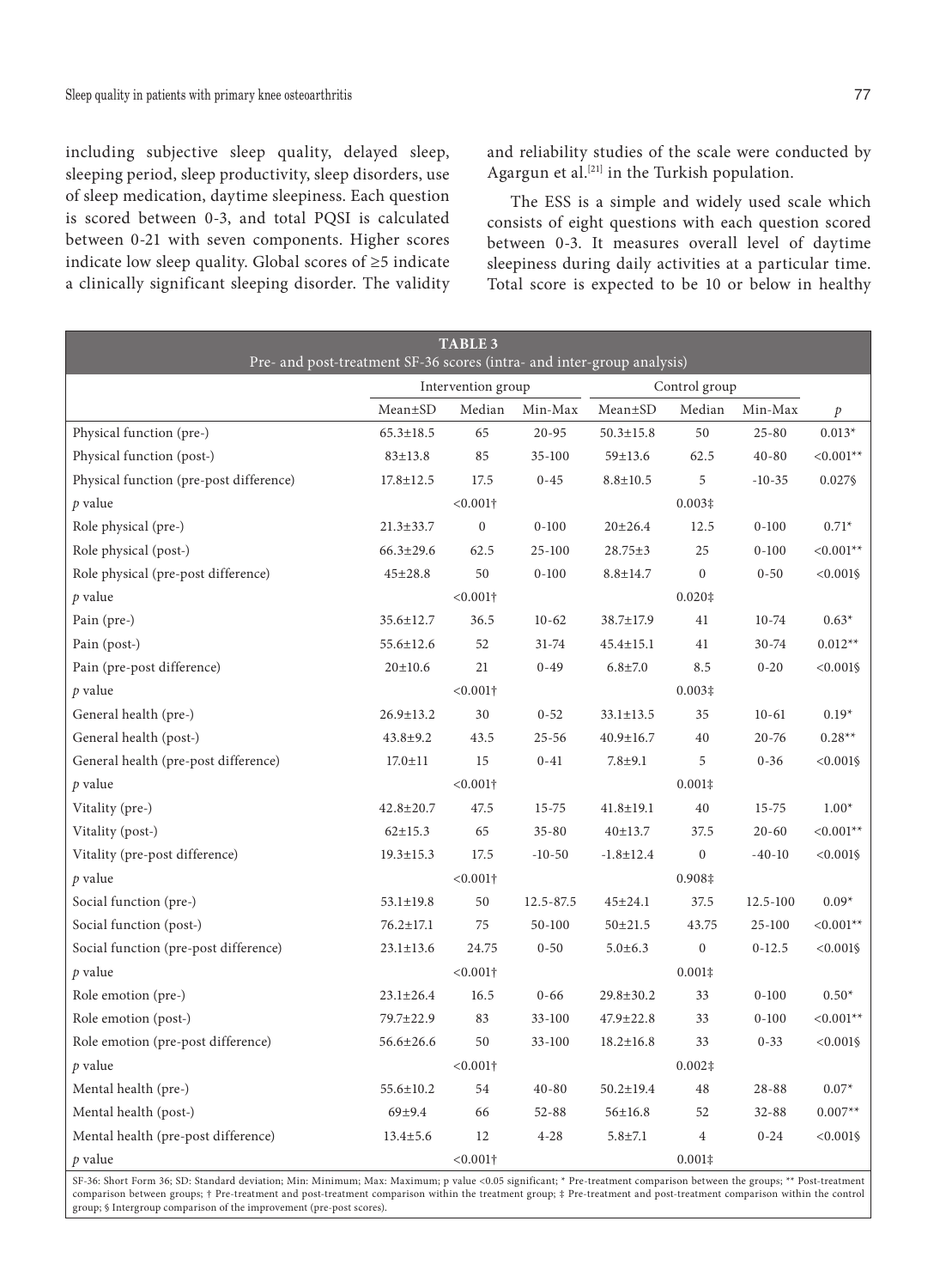individuals. Higher scores indicate higher sleep propensity in daily life. The validity and reliability studies of the scale were performed in the Turkish population.[22]

The quality of life was assessed using the SF-36 which is the most widely used general health scale. The SF-36 consists of eight subscales: physical function, physical capacity (role), emotional status, social function, general health, mental health, vitality (energy), and bodily pain. Physical health score is calculated by combining physical function, physical role, and general health scores. Mental health score is calculated by combining vitality, social function, emotional status, and mental health subscale scores. On a 0-100 scale, 0 indicates the worst QoL, whereas 100 indicates the best QoL. The validity and reliability studies of the scale were performed in the Turkish population.[23]

#### **Statistical analysis**

The sample size was calculated using the G\*Power version 3.1 software (Heinrich-Heine-Universität Düsseldorf, Düsseldorf, Germany). Accordingly, a total of 40 patients were needed to detect a significant difference in the changes of VAS scores in the intervention group  $(4.1 \pm 1.5)$  and control group  $(2.5\pm1.5)$  with a type 1 error of 0.05 and a power of 90%. Therefore, a total of 40 patients were included in the study.

Statistical analysis was performed using the IBM SPSS version 24.0 software (IBM Corp., Armonk, NY, USA). Descriptive data were expressed in mean ± standard deviation (SD), median (min-max) or number and frequency. The Fisher's exact test and Pearson chisquare test were used to compare categorical variables between the groups, while the Mann-Whitney U test was used for continuous variables. Pre- and posttreatment values were compared using the Wilcoxon signed-rank test. The relationship between variables was assessed using the Spearman correlation analysis. Repeated measures analysis of covariance (ANCOVA) was performed to adjust the effect of potential confounders such as age and sex. A  $p$  value of <0.05 was considered statistically significant.

#### **RESULTS**

In all patients included in the study, the mean disease duration was 3.13±1.3 (range, 1 to 5) years. None of the patients in the intervention group needed to receive paracetamol during the study. However, in the control group, two patients reported the use of paracetamol (a 69-year-old male patient needed to receive 1,500 mg/day from the third day of exercise

| <b>TABLE 4</b><br>The correlations between VAS and ESS, PQSI, BDI, WOMAC, and SF-36                                                                                                                                                                        |            |                    |         |               |  |  |  |  |
|------------------------------------------------------------------------------------------------------------------------------------------------------------------------------------------------------------------------------------------------------------|------------|--------------------|---------|---------------|--|--|--|--|
|                                                                                                                                                                                                                                                            |            | Intervention group |         | Control group |  |  |  |  |
|                                                                                                                                                                                                                                                            | <b>VAS</b> |                    |         |               |  |  |  |  |
| Variable                                                                                                                                                                                                                                                   | r          | $\mathcal{P}$      | r       | p             |  |  |  |  |
| <b>ESS</b>                                                                                                                                                                                                                                                 | 0.76       | < 0.001            | 0.88    | < 0.001       |  |  |  |  |
| <b>PSQI</b>                                                                                                                                                                                                                                                | 0.47       | 0.035              | 0.82    | < 0.001       |  |  |  |  |
| <b>BDI</b>                                                                                                                                                                                                                                                 | 0.42       | 0.06               | 0.34    | 0.14          |  |  |  |  |
| <b>WOMAC</b>                                                                                                                                                                                                                                               | 0.83       | < 0.001            | 0.88    | < 0.001       |  |  |  |  |
| Physical function                                                                                                                                                                                                                                          | $-0.03$    | 0.89               | $-0.34$ | 0.14          |  |  |  |  |
| Role physical                                                                                                                                                                                                                                              | 0.17       | 0.48               | 0.04    | 0.88          |  |  |  |  |
| Pain                                                                                                                                                                                                                                                       | 0.40       | 0.08               | $-0.31$ | 0.19          |  |  |  |  |
| General health                                                                                                                                                                                                                                             | $-0.04$    | 0.85               | 0.10    | 0.68          |  |  |  |  |
| Vitality                                                                                                                                                                                                                                                   | 0.29       | 0.21               | $-0.04$ | 0.86          |  |  |  |  |
| Social function                                                                                                                                                                                                                                            | 0.09       | 0.72               | $-0.27$ | 0.24          |  |  |  |  |
| Role emotion                                                                                                                                                                                                                                               | $-0.18$    | 0.46               | $-0.18$ | 0.45          |  |  |  |  |
| Mental health                                                                                                                                                                                                                                              | 0.19       | 0.43               | 0.32    | 0.16          |  |  |  |  |
| VAS: Visual analog scale, ESS: Epworth Sleep Scale, PSQI: Pittsburgh Sleep Quality Index, BDI: Beck Depression<br>Inventory; WOMAC: Western Ontario and McMaster Universities Osteoarthritis Index; SF-36: Short Form 36; p value<br>$< 0.05$ significant. |            |                    |         |               |  |  |  |  |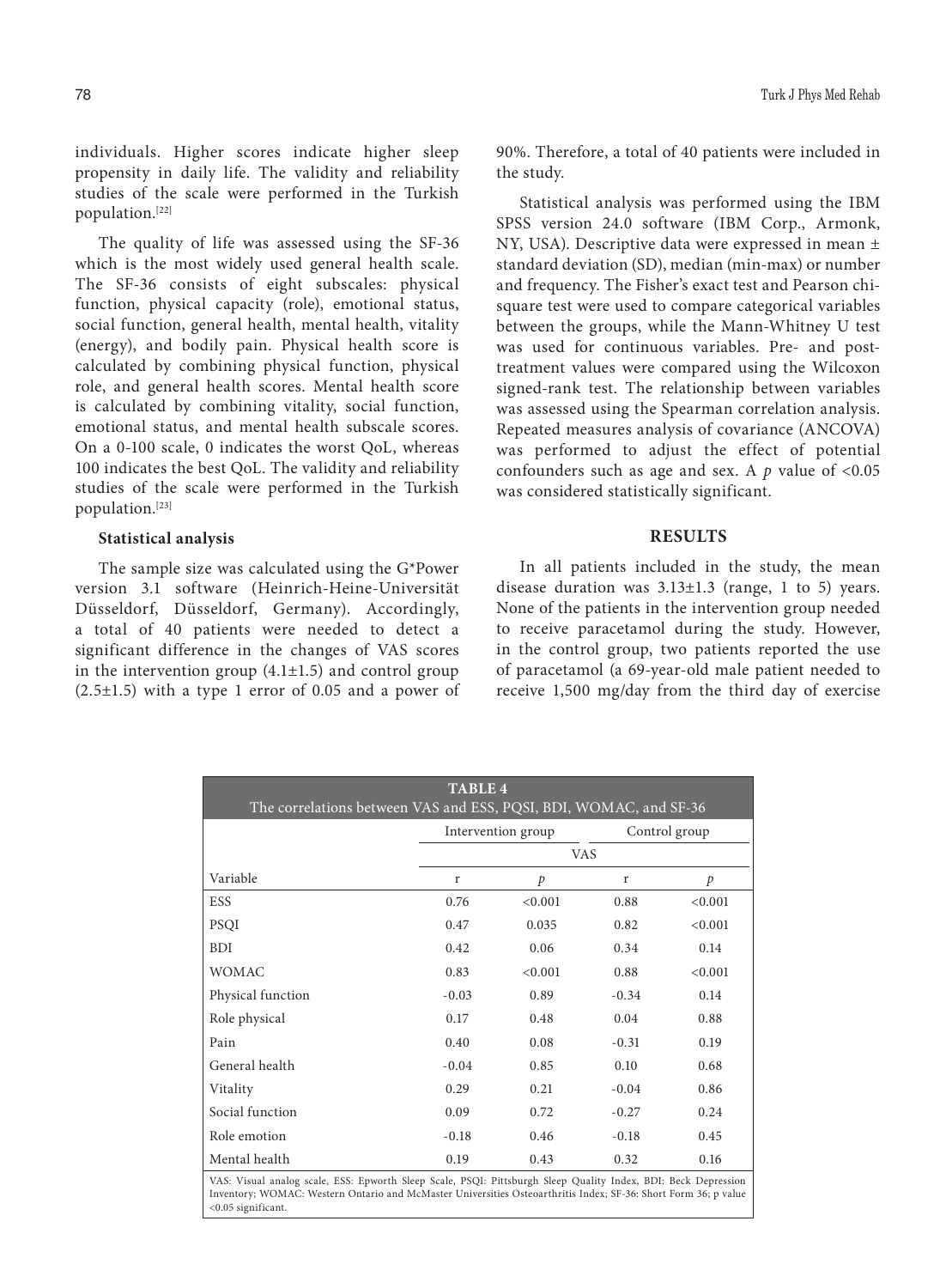| <b>TABLE 5</b><br>The correlations between ESS, PQSI, BDI, WOMAC and Pain scores in the intervention and control groups                                                                        |            |               |         |               |            |      |              |               |
|------------------------------------------------------------------------------------------------------------------------------------------------------------------------------------------------|------------|---------------|---------|---------------|------------|------|--------------|---------------|
|                                                                                                                                                                                                | <b>ESS</b> |               | PQSI    |               | <b>BDS</b> |      | <b>WOMAC</b> |               |
|                                                                                                                                                                                                | r          | $\mathcal{P}$ | r       | $\mathcal{P}$ | r          | p    | r            | $\mathcal{P}$ |
| Intervention group                                                                                                                                                                             |            |               |         |               |            |      |              |               |
| <b>ESS</b>                                                                                                                                                                                     | 1.00       |               |         |               |            |      |              |               |
| <b>PSQI</b>                                                                                                                                                                                    | 0.70       | 0.001         | 1.00    |               |            |      |              |               |
| <b>BDI</b>                                                                                                                                                                                     | 0.39       | 0.09          | 0.62    | 0.003         | 1.00       |      |              |               |
| <b>WOMAC</b>                                                                                                                                                                                   | 0.45       | 0.046         | 0.19    | 0.41          | 0.36       | 0.11 | 1.00         |               |
| Pain                                                                                                                                                                                           | 0.18       | 0.44          | 0.09    | 0.71          | 0.14       | 0.55 | 0.51         | 0.022         |
| Control group                                                                                                                                                                                  |            |               |         |               |            |      |              |               |
| <b>ESS</b>                                                                                                                                                                                     | 1.00       |               |         |               |            |      |              |               |
| <b>PSOI</b>                                                                                                                                                                                    | 0.78       | < 0.001       | 1.00    |               |            |      |              |               |
| <b>BDI</b>                                                                                                                                                                                     | 0.27       | 0.25          | 0.44    | 0.05          | 1.00       |      |              |               |
| <b>WOMAC</b>                                                                                                                                                                                   | 0.72       | < 0.001       | 0.64    | 0.002         | 0.29       | 0.21 | 1.00         |               |
| Pain                                                                                                                                                                                           | $-0.18$    | 0.45          | $-0.27$ | 0.25          | $-0.17$    | 0.47 | $-0.25$      | 0.28          |
| ESS: Epworth Sleep Scale, PSQI: Pittsburgh Sleep Quality Index, BDI: Beck Depression Inventory; WOMAC: Western Ontario and McMaster Universities<br>Osteoarthritis; p value <0.05 significant. |            |               |         |               |            |      |              |               |

program and a 65-year-old female patient needed to receive 1,000 mg/day from the seventh day of exercise program). None of the patients complained about symptoms of exercise intolerance. There was no significant difference in the demographic characteristics between the groups (p>0.05) (Table 1).

In addition, there was no statistically significant difference in the VAS, WOMAC, PQSI, BDI, and ESS scores between the groups before the treatment. In both groups, there was a significant improvement in the VAS, WOMAC, PQSI, and ESS after the treatment. However, this improvement was significantly greater in the intervention group (VAS [p<0.001], WOMAC [p<0.001], PQSI [p<0.001], BDI [p<0.001]). Although there was an improvement in the BDI scores, it was not statistically significant. However, this improvement was slightly higher in the intervention treatment group (Table 2) (p=0.007).

According to the SF-36 subscale scores, there was a significant difference in the physical limitation subscale scores between the groups. After the treatment, a significant improvement was seen in the physical role limitation (p<0.001), pain (p<0.001), vitality (p<0.001), social function (p<0.001), emotional role functions (p<0.001), and mental health scores (p<0.001) in the intervention group (p<0.05) (Table 3).

According to the ANCOVA results, the changes in the VAS, WOMAC, physical role limitation, vitality, mental health, and emotional role scores significantly differed between the groups (p<0.005). On the other hand, changes in the ESS, BDI, emotional role functions, pain general health, and social function did not differ significantly between the groups.

Based on the correlation analysis, there was a significant relationship between the VAS scores and ESS, PQSI, BDI, WOMAC, and SF-36 scores in both groups (p<0.05). Correlation analysis results are shown in Table 4.

Table 5 summarized the relationship between the level of depression, sleep quality, and daytime sleepiness. In both groups, there was a correlation between the ESS, PSQI and WOMAC. In the treatment and control group, there was a correlation between the PSQI and BDI and between the PSQI and WOMAC, respectively.

## **DISCUSSION**

In the present study, we evaluated the effect of physical therapy modalities on pain, sleep, mental status, and QoL of patients with OA. Our study results showed that physical therapy modalities used in the treatment of knee OA had a positive effect on sleep quality. The modalities such as HP, US, TENS, and exercise were shown to be effective as evidenced by the improvements in the VAS, BDI, WOMAC, SF-36, ESS, and PQSI scores. In addition, physical treatment modalities with additional exercise was found to be more effective on sleep quality than exercise alone.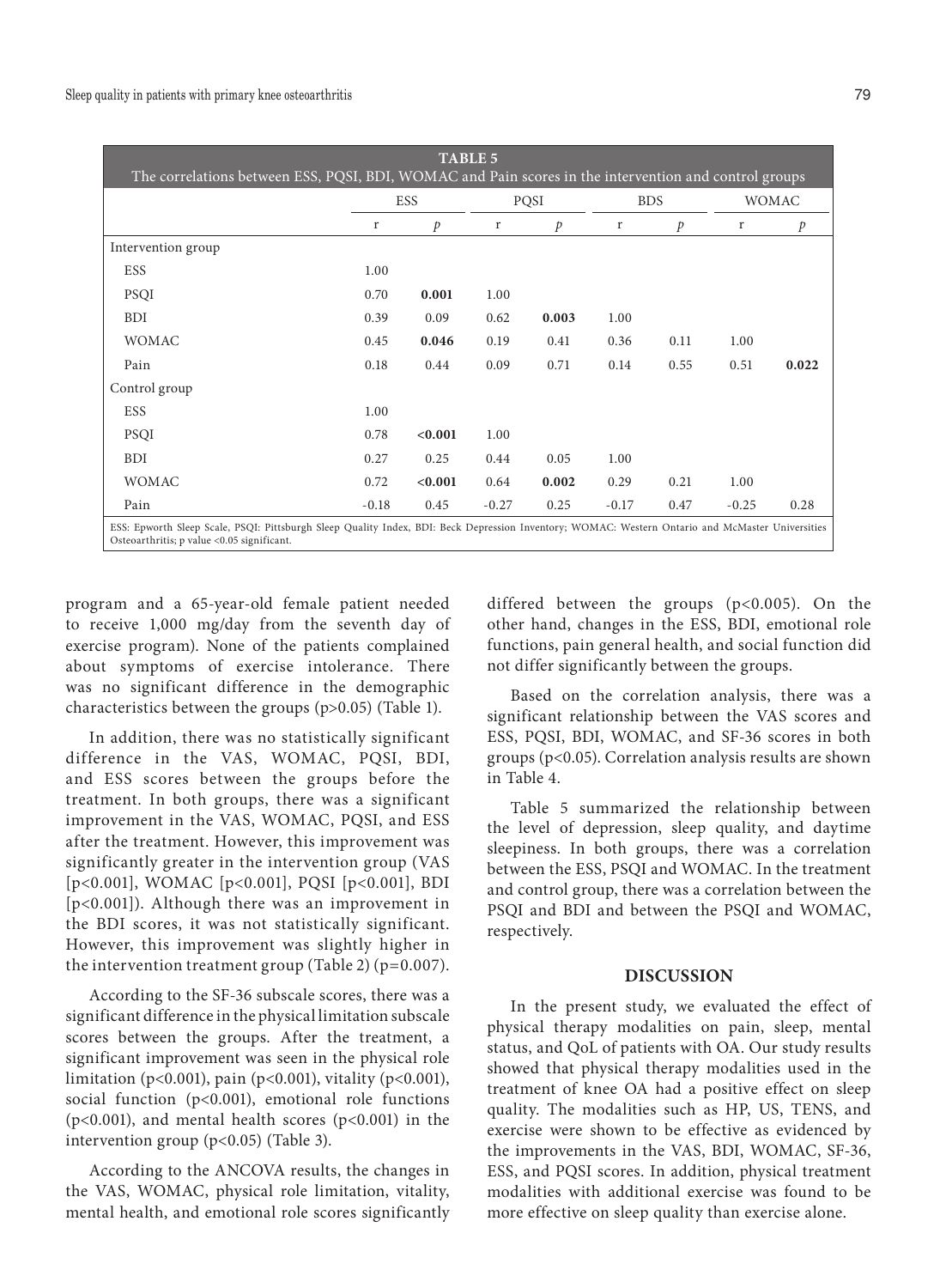Sleep problems are common in arthritis patients. Power et al.<sup>[24]</sup> reported that the rates of insomnia and non-relaxing sleep were 24.8% and 11.9%, respectively in arthritis patients. Knee OA patients are also prone to sleep disorders. Allen et al.<sup>[25]</sup> showed increased insomnia or reduced sleep quality in symptomatic hip or knee OA patients. Hawker et al.<sup>[26]</sup> also found that 66% of knee and hip OA patients had sleep disorders. Wilcox et al.[27] included 429 knee OA patients and reported problems with sleep onset (31%), sleep maintenance (81%), and early morning awakenings (51%) occurred at least weekly. Sariyildiz et al.<sup>[28]</sup> also included 52 knee OA patients and found significantly higher subjective sleep quality, falling asleep period, and usual sleep habit, and total PSQI scores in the patient group compared to the controls. In our study, consistent with these findings, we also observed that both groups had significantly worse sleep quality using the PQSI scale. However, daytime sleepiness did not significantly differ between the groups.

Until now, factors affecting sleep disorders in OA patients have been investigated in a number of studies. Parmalee et al.<sup>[29]</sup> reported that the main factors associated with sleep disorders in OA patients were pain and mental health status. Murphy et al.<sup>[30]</sup> found a relationship between pain with fatigue, sleep disorders, and depression in knee OA patients. In another study, nocturnal insomnia was found to be correlated with daytime pain, although the authors were unable to find a relationship between sleep disorders and pain felt on the next day and speculated that pain must be accumulated for a few days to affect the sleep quality.<sup>[31]</sup> Hawker et al.<sup>[26]</sup> observed a significant correlation between sleep disorders in knee and hip OA patients with arthritis severity, pain, and depressive symptoms. Another study also showed that nocturnal pain and sleep disorder prevalence increased with knee OA severity.[32] Taken together, we can conclude that sleep disorders in knee OA patients are related to OA severity, pain, and depression. These results indicate a close relationship between pain and sleeping disorders in knee OA patients. In our study, we also observed a relationship between the VAS and sleep scale scores, consistent with previous findings. We found worsened sleep quality and increased daytime sleepiness in the patients experiencing pain. Therefore, we can speculate that pain control may be beneficial in sleep disorders in knee OA patients.

In the literature, there is a limited number of studies evaluating the effectiveness of physical therapy modalities in knee OA patients. The TENS is a frequently used, cost-effective, easily accessible, and non-invasive

treatment method used in a variety of conditions with pain.[33,34] It reduces pain both during activity and rest and improves functional healing.<sup>[35]</sup> It is also helpful in reducing dosage of medications used for pain control, effectively reducing undesirable side effects.[5] In previous studies examining the effectiveness of TENS, an improvement in pain with TENS application was shown, despite the heterogeneity between the studies and their relatively short follow-up period.<sup>[35-37]</sup> A study reported that heat and US applications did not provide enough evidence for efficacy in reducing pain,<sup>[37]</sup> whereas another study found that therapeutic US was a beneficial and safe treatment modality for reducing pain and improving function in patients with knee OA.<sup>[38]</sup> Zeng et al.<sup>[39]</sup> also demonstrated that pulsed US was beneficial in reducing pain and improving function in knee OA patients, whereas continuous US was only effective in reducing pain.[39] In our study, a significant improvement was observed in the post-treatment VAS and WOMAC scores showing functional status in the intervention group who were treated with physical therapy modalities compared to the exercise alone group. We believe that improvement in pain and functional status using physical therapy modalities caused this significant improvement in sleep quality in the intervention group.

In knee OA patients, traditional exercise modalities such as strengthening, aerobic, and flexibility exercises were shown to cause an improvement in joint symptoms, QoL, mental health, sleep, and fatigue-related parameters.[40] The Ottawa Panel Clinical Practice Guidelines for the management of knee OA state that strength exercises cause a significant improvement in pain, function, and QoL parameters.<sup>[41]</sup> The effects of treatments which include general exercise are usually mid-to-long term.[37] Although there is no consensus on the exercise intensity and frequency parameters in knee OA patients, a recent systematic review reported that a total 24 exercise sessions in a 8-12 week period was very effective in knee OA patients, while a once-a-week exercise did not have any effect at all.[42] An improvement in pain, functional status, sleep quality, and daytime sleepiness parameters were also seen in the exercise group in our study. However, this improvement was relatively low, compared to the patients treated with physical therapy modalities combined with exercise. Reduced pain and improved function with exercise might have increased the sleep quality; however, this improvement was significantly greater in the intervention group.

In their study, Sasaki et al.<sup>[32]</sup> reported that nocturnal pain and sleep problems increased with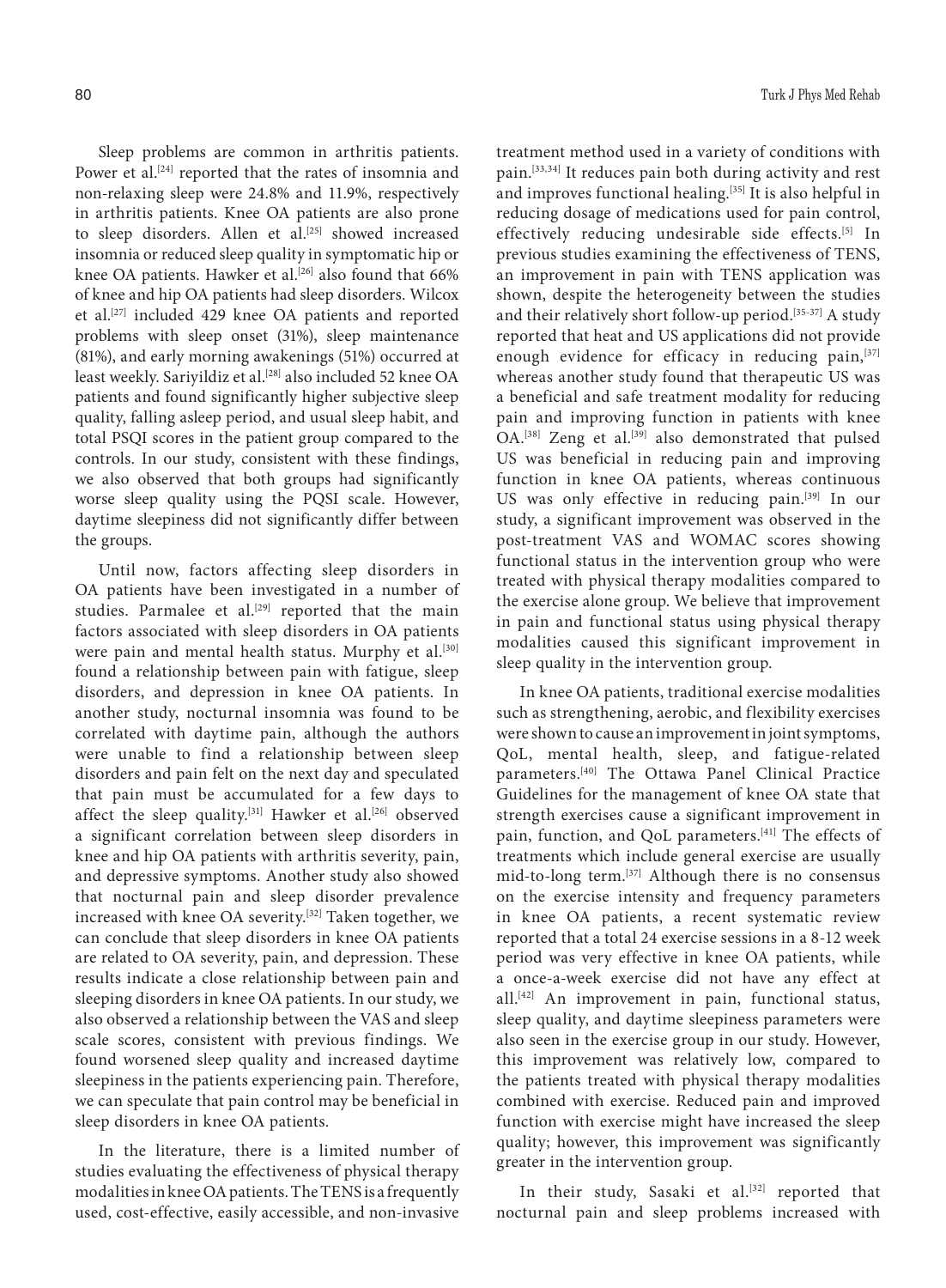knee OA severity, adversely affecting the QoL of patients. Consistent with these results, we also found that both groups had disease-related sleep disorders and impaired QoL. After the treatment, each subscale of SF-36 showed an improvement by the resolution of sleep disorders. A systematic review also showed that physical activity had a positive correlation with the QoL.<sup>[43]</sup> In our study, similarly, we observed an improvement in the QoL in the exercise group; however, this improvement was more pronounced in the intervention group. Based on these findings, we suggest that improvement in sleep quality improves QoL of knee OA patients. However, in a study by Mesci et al.[44] on 55 knee OA patients, physical activity improved the SF-36 scores, although sleep quality remained changed with physical activity.

Furthermore, a recent study with a large number of patients demonstrated the positive effect of balneotherapy and physical therapy on sleep quality in patients with knee OA.<sup>[45]</sup> In this study, sleep and functional status were assessed at baseline and after a combined therapy (balneotherapy and physical therapy) using the PSQI and WOMAC. The patients scored higher on the PSQI at baseline than at one month. Consistent with this study, we also demonstrated the positive effect of physical therapy on sleep quality and functional status. On the other hand, including a control group and investigating only the effect of the physical therapy modalities rather than a combined therapy are the main strengths of the present study.

Nonetheless, there are limitations to our study. For inter-group comparisons, some of the variables lost their significance after multivariate adjustment, probably due to our relatively small sample size. However, significance for intra-group comparisons remained unchanged. Other limitation is the assessment of sleep disorders after the treatment in the short-term and according to the patient input. Therefore, larger series with longer follow-up using more objective assessment of the patient status are needed to confirm these findings. Despite these limitations, given the fact that there are few studies discussing the effect of physical therapy modalities on sleep disorders seen in knee OA patients, the present study is valuable as it provides a significant contribution to the limited body of knowledge on this topic in the literature.

In conclusion, exercise and physical therapy modalities have positive effects on pain, functional status, depression, QoL, and sleep quality. Exercise

treatment combined with physical therapy modalities can yield a more significant improvement in pain, functional status, sleep quality, and QoL. Based on our study findings, we conclude that exercise treatment combined with physical therapy modalities can improve the sleep quality in knee OA patients.

#### **Declaration of conflicting interests**

The authors declared no conflicts of interest with respect to the authorship and/or publication of this article.

#### **Funding**

The authors received no financial support for the research and/or authorship of this article.

#### **REFERENCES**

- 1. Murphy L, Schwartz TA, Helmick CG, Renner JB, Tudor G, Koch G, et al. Lifetime risk of symptomatic knee osteoarthritis. Arthritis Rheum 2008;59:1207-13.
- 2. Cheng OT, Souzdalnitski D, Vrooman B, Cheng J. Evidencebased knee injections for the management of arthritis. Pain Med 2012;13:740-53.
- 3. Cakır N, Pamuk ÖN, Derviş E, Imeryüz N, Uslu H, Benian Ö, et al. The prevalences of some rheumatic diseases in western Turkey: Havsa study. Rheumatol Int 2012;32:895-908.
- 4. Yeşil H, Hepgüler S, Öztürk C, Çapacı K, Yeşil M. Prevalence of symptomatic knee, hand and hip osteoarthritis among individuals 40 years or older: a study conducted in İzmir city. Acta Orthop Traumatol Turc 2013;47:231-5.
- 5. Bjordal JM, Johnson MI, Lopes-Martins RA, Bogen B, Chow R, Ljunggren AE. Short-term efficacy of physical interventions in osteoarthritic knee pain. A systematic review and meta-analysis of randomised placebo-controlled trials. BMC Musculoskelet Disord 2007;8:51.
- 6. Hutchings A, Calloway M, Choy E, Hooper M, Hunter DJ, Jordan JM, et al. The Longitudinal Examination of Arthritis Pain (LEAP) study: relationships between weekly fluctuations in patient-rated joint pain and other health outcomes. J Rheumatol 2007;34:2291-300.
- 7. Hawker GA, French MR, Waugh EJ, Gignac MA, Cheung C, Murray BJ. The multidimensionality of sleep quality and its relationship to fatigue in older adults with painful osteoarthritis. Osteoarthritis Cartilage 2010;18:1365-71.
- 8. Cetin N, Aytar A, Atalay A, Akman MN. Comparing hot pack, short-wave diathermy, ultrasound, and TENS on isokinetic strength, pain, and functional status of women with osteoarthritic knees: a single-blind, randomized, controlled trial. Am J Phys Med Rehabil 2008;87:443-51.
- 9. Cheing GL, Tsui AY, Lo SK, Hui-Chan CW. Optimal stimulation duration of tens in the management of osteoarthritic knee pain. J Rehabil Med 2003;35:62-8.
- 10. Goren A, Yildiz N, Topuz O, Findikoglu G, Ardic F. Efficacy of exercise and ultrasound in patients with lumbar spinal stenosis: a prospective randomized controlled trial. Clin Rehabil 2010;24:623-31.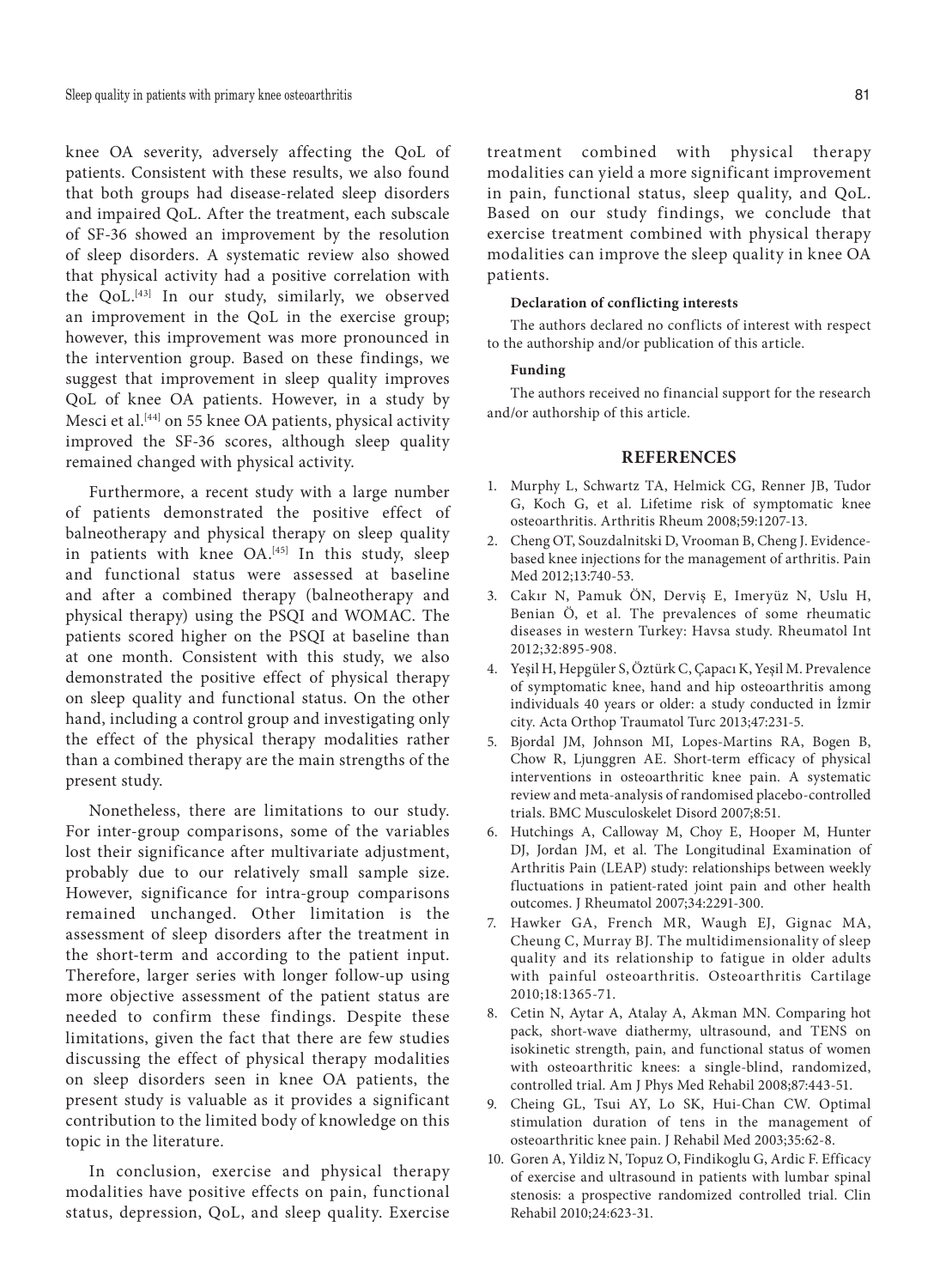- 11. Farr JN, Going SB, McKnight PE, Kasle S, Cussler EC, Cornett M. Progressive resistance training improves overall physical activity levels in patients with early osteoarthritis of the knee: a randomized controlled trial. Phys Ther 2010;90:356-66.
- 12. White D, Evans JA, Truscott JG, Chivers RA. Can ultrasound propagate in the joint space of a human knee? Ultrasound Med Biol 2007;33:1104-11.
- 13. Tascioglu F, Kuzgun S, Armagan O, Ogutler G. Short-term effectiveness of ultrasound therapy in knee osteoarthritis. J Int Med Res 2010;38:1233-42.
- 14. Doruk P, Adam M, Leblebici B, Pektaş Ö. The effects of physical medicine and rehabilitation modalities on muscle strength and postural stability of primary knee osteoarthritis. J PMR Sci 2013;16:55-61.
- 15. Verkleij SP, Luijsterburg PA, Willemsen SP, Koes BW, Bohnen AM, Bierma-Zeinstra SM. Effectiveness of diclofenac versus paracetamol in knee osteoarthritis: a randomised controlled trial in primary care. Br J Gen Pract 2015;65:e530-7.
- 16. Kellgren JH, Lawrence JS. Radiological assessment of osteoarthrosis. Ann Rheum Dis 1957;16:494-502.
- 17. Boonstra AM, Schiphorst Preuper HR, Reneman MF, Posthumus JB, Stewart RE. Reliability and validity of the visual analogue scale for disability in patients with chronic musculoskeletal pain. Int J Rehabil Res 2008;31:165-9.
- 18. Bellamy N, Buchanan WW, Goldsmith CH, Campbell J, Stitt LW. Validation study of WOMAC: a health status instrument for measuring clinically important patient relevant outcomes to antirheumatic drug therapy in patients with osteoarthritis of the hip or knee. J Rheumatol 1988;15:1833-40.
- 19. Basaran S, Guzel R, Seydaoglu G, Guler-Uysal F. Validity, reliability, and comparison of the WOMAC osteoarthritis index and Lequesne algofunctional index in Turkish patients with hip or knee osteoarthritis. Clin Rheumatol 2010;29:749-56.
- 20. Beck AT, Ward CH, Mendelson M, Mock J, Erbaugh J. An inventory for measuring depression. Arch Gen Psychiatry 1961:561-71.
- 21. Ağargün MY, Kara H, Anlar Ö. The Validity and Reliability of the Pittsburgh Sleep Quality Index. Turkish Journal of Psychiatry 1996;7:107-11.
- 22. Johns MW. A new method for measuring daytime sleepiness: the Epworth sleepiness scale. Sleep 1991;14:540-5.
- 23. Ware JE Jr, Kosinski M, Bayliss MS, McHorney CA, Rogers WH, Raczek A. Comparison of methods for the scoring and statistical analysis of SF-36 health profile and summary measures: summary of results from the Medical Outcomes Study. Med Care 1995;33:AS264-79.
- 24. Power JD, Perruccio AV, Badley EM. Pain as a mediator of sleep problems in arthritis and other chronic conditions. Arthritis Rheum 2005;53:911-9.
- 25. Allen KD, Renner JB, Devellis B, Helmick CG, Jordan JM. Osteoarthritis and sleep: the Johnston County Osteoarthritis Project. J Rheumatol 2008;35:1102-7.
- 26. Hawker GA, Mian S, Bednis K, Stanaitis I. Osteoarthritis year 2010 in review: non-pharmacologic therapy. Osteoarthritis Cartilage 2011;19:366-74.
- 27. Wilcox S, Brenes GA, Levine D, Sevick MA, Shumaker SA, Craven T. Factors related to sleep disturbance in older adults experiencing knee pain or knee pain with radiographic evidence of knee osteoarthritis. J Am Geriatr Soc 2000;48:1241-51.
- 28. Sarıyıldız MA, Batmaz İ, Kaya MC, Bozkurt M, Okçu M, Yıldız M, et al. Association of the sleep quality with pain, radiological damage, functional status and depressive symptoms in patients with knee osteoarthritis. J Clin Exp Invest 2013;4:189-4.
- 29. Parmelee PA, Tighe CA, Dautovich ND. Sleep disturbance in osteoarthritis: linkages with pain, disability, and depressive symptoms. Arthritis Care Res 2015;67:358-65.
- 30. Murphy SL, Lyden AK, Phillips K, Clauw DJ, Williams DA. Association between pain, radiographic severity, and centrally-mediated symptoms in women with knee osteoarthritis. Arthritis Care Res 2011;63:1543-9.
- 31. Martire LM, Keefe FJ, Schulz R, Parris Stephens MA, Mogle JA. The impact of daily arthritis pain on spouse sleep. Pain 2013;154:1725-31.
- 32. Sasaki E, Tsuda E, Yamamoto Y, Maeda S, Inoue R, Chiba D, et al. Nocturnal knee pain increases with the severity of knee osteoarthritis, disturbing patient sleep quality. Arthritis Care Res 2014;66:1027-32.
- 33. King EW, Sluka KA. The effect of varying frequency and intensity of transcutaneous electrical nerve stimulation on secondary mechanical hyperalgesia in an animal model of inflammation. J Pain 2001;2:128-33.
- 34. Chen CC, Johnson MI. An investigation into the hypoalgesic effects of high- and low-frequency transcutaneous electrical nerve stimulation (TENS) on experimentally-induced blunt pressure pain in healthy human participants. J Pain 2010;11:53-61.
- 35. Cherian JJ, Jauregui JJ, Leichliter AK, Elmallah RK, Bhave A, Mont MA. The effects of various physical non-operative modalities on the pain in osteoarthritis of the knee. Bone Joint J 2016;98-B(1 Suppl A):89-94.
- 36. Chen LX, Zhou ZR, Li YL, Ning GZ, Li Y, Wang XB, et al. Transcutaneous electrical nerve stimulation in patients with knee osteoarthritis: Evidence from randomized-controlled trials. Clin J Pain 2016;32:146-54.
- 37. Newberry SJ, FitzGerald J, SooHoo NF, Booth M, Marks J, Motala A, et al. Treatment of Osteoarthritis of the Knee: An Update Review [Internet]. Rockville (MD): Agency for Healthcare Research and Quality (US); 2017 May. Report No.: 17-EHC011-EF.
- 38. Zhang C, Xie Y, Luo X, Ji Q, Lu C, He C, et al. Effects of therapeutic ultrasound on pain, physical functions and safety outcomes in patients with knee osteoarthritis: a systematic review and meta-analysis. Clin Rehabil 2016;30:960-71.
- 39. Zeng C, Li H, Yang T, Deng ZH, Yang Y, Zhang Y, et al. Effectiveness of continuous and pulsed ultrasound for the management of knee osteoarthritis: a systematic review and network meta-analysis. Osteoarthritis Cartilage 2014;22:1090-9.
- 40. Wellsandt E, Golightly Y. Exercise in the management of knee and hip osteoarthritis. Curr Opin Rheumatol 2018;30:151-9.